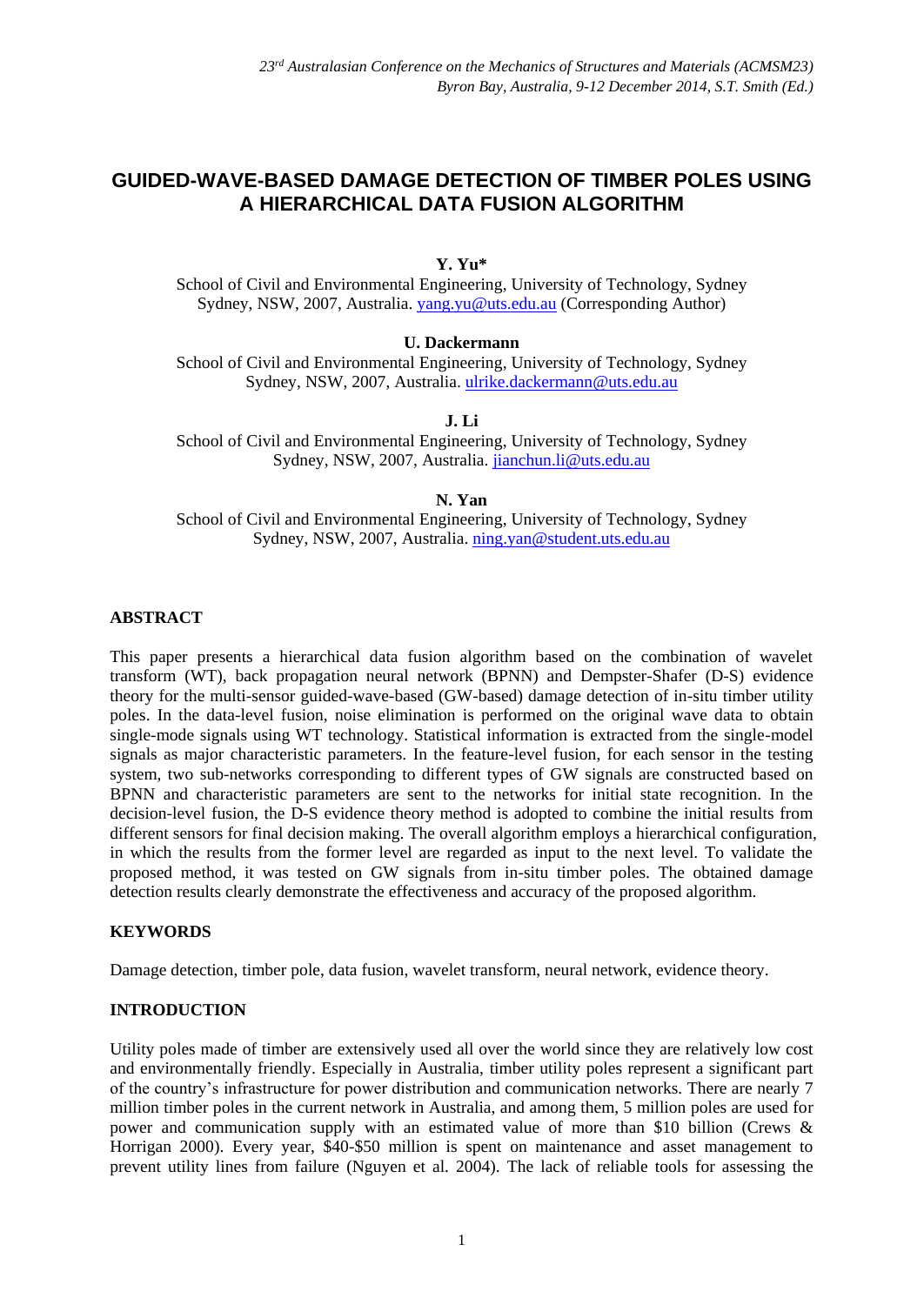condition of in-situ poles seriously jeopardizes the maintenance and asset management. For instance, in the Eastern States of Australia, about 300,000 electricity poles are replaced annually. However, up to 80% of them are still in a very good serviceable condition, resulting in massive waste of natural resources as well as money (Nguyen et al. 2004).

To address the requirements of the utility pole asset management industry, several non-destructive testing (NDT) GW-based methods have been developed for distinguishing healthy from unhealthy poles/piles and for identifying damage (e.g. Van et al. 1980; Dackermann et al. 2013). The principle of GW-based methods is that an impact force is initially generated and the response from the pile/pole structure is recorded by a sensor deployed on the pile/pole head. By analysing the reflective signals, predictions on the health condition can be made (Dackermann et al. 2014). Although GW methods have been used for many years for various structures including poles, the detection results still suffer from the following problems: i) Measurement sensors may be affected by background noise resulting in detection information that has great ambiguity. ii) The information obtained from one signal type is always incomplete due to its own deficiencies and environmental interference.

In view of these issues, this work proposes a reliable method with multi-source information processing for timber pole damage detection. Therefore, two different types of signals (longitudinal and bending waves) are used in the presented testing system. Furthermore, to improve the accuracy of the detection results, multi-sensors are incorporated in the system. However, since different sensors may generate conflicting detection results, due to the deployment position, it is difficult to conclude a right decision. Thus, a conflicting results combination method for reliable decision making is employed to avoid false detection results. Therefore, this work proposes a hierarchical data fusion algorithm. In different levels, different approaches are adopted to process the detection information. The effectiveness of the proposed method is validated with experimental field data. The results show that the new approach can detect the state of the poles accurately and effectively.

### **METHODOLOGY**

The configuration of the proposed method is illustrated in Figure 1. It can be seen that the whole model adopts a hierarchical structure, in which the results from the former level are used as the inputs to the next level. Therefore, the method is able to separately realize multiple and different levels of detection information processing, which ensures the accuracy and reliability of the detection results



Figure 1. The hierarchical model of the proposed method

### **Data-level Fusion based on Wavelet Transform**

In this work, the *db* wavelet is utilized for transforming the sampling signals. Generally, the larger the decomposition scale, the more favorable it is to eliminate noise. However, some important local singular characteristics may be lost if the decomposition scale is too large. In accordance with the frequency feature of the sampling signals, the maximal decomposition scale *n* should meet the following equation:

$$
\frac{f_s}{2^{n+1}} \ge f_{\min} \tag{1}
$$

where  $f_s$  denotes the sampling frequency while  $f_{min}$  denotes the lowest identification frequency.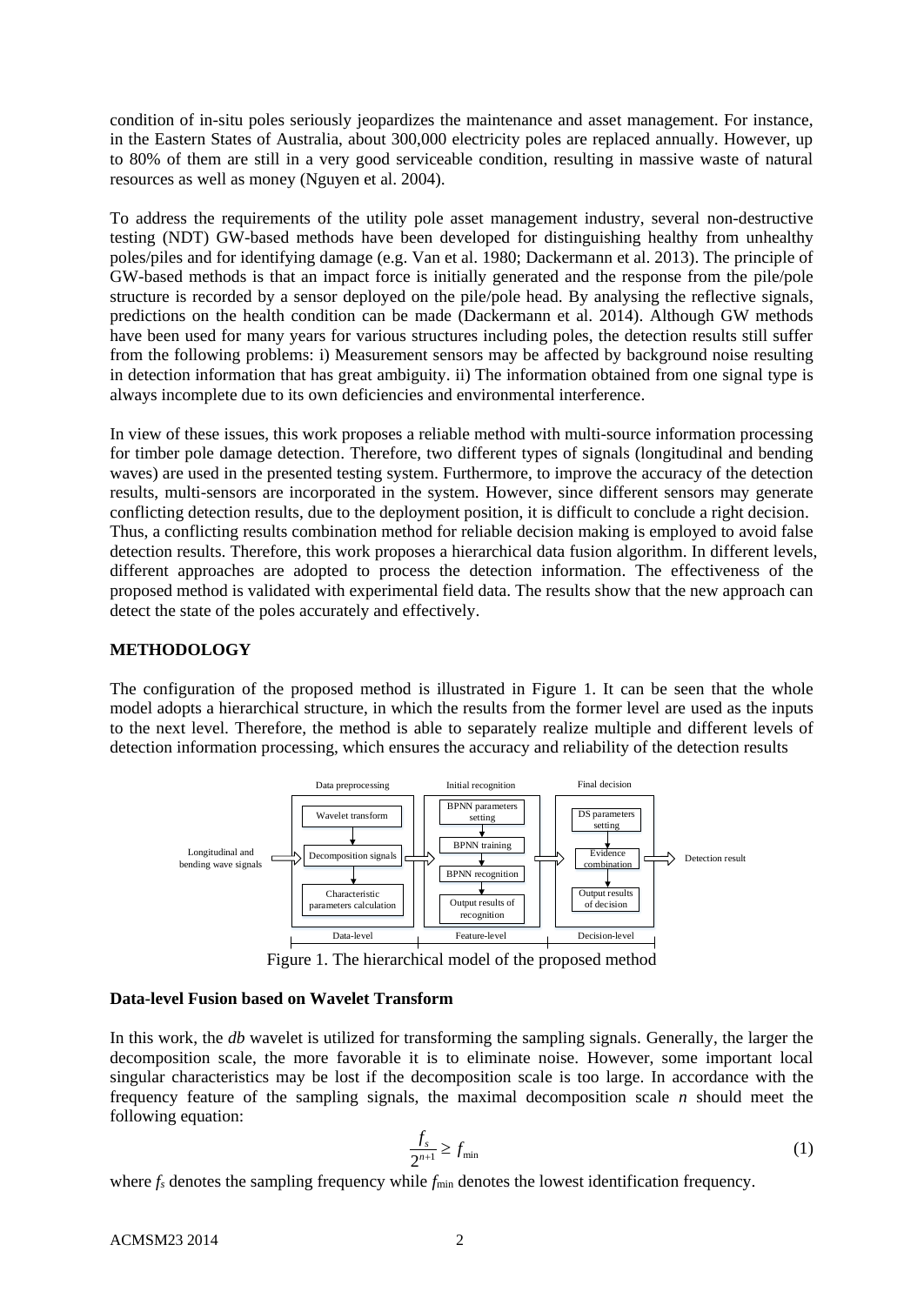Considering the wavelet spectra and different characteristics in each scale, an appropriate threshold is chosen by a heuristic approach. For the points whose values are smaller than the threshold, their coefficients are set as 0; otherwise their coefficients are set as the differences between points' values and the threshold. In this way, the single mode signals without noise are acquired.

#### **Feature-level Fusion based on Neural Network**

In accordance with the requirement for timber pole damage detection, the number of network output nodes is 2. The aim vector (0, 1) means the pole state is 'healthy', while (1, 0) denotes the unhealthy pole. Six statistical characteristics, such as mean value, mean amplitude, variance, skewness and peak frequency, are extracted from the longitudinal wave signals as the input vector to build the sub-BPNN 1. Eight parameters of mean amplitude, peak frequency, probability density, and energy distribution factors in four frequency bands are extracted from the bending wave signals as the input vector to constitute sub-BPNN 2. For the design of the hidden layer, an empirical equation is adopted to determine the neuron number of the hidden layer, shown as (Wang et al. 2005):

$$
n_h = \sqrt{p+q} + \beta \tag{2}
$$

where *p* and *q* denote the neuron numbers in input and output layers, respectively.  $\beta$  is a constant between 1 and 10.

Then the heuristic BP algorithm is employed to adjust the learning rate in the course of training. Weight and bias are able to be updated by the following equations:<br> $\Delta W^d(k) = \gamma \Delta W^d(k-1) - (1-\gamma) a s^d (a^{d-1})^T$ 

$$
\Delta W^d(k) = \gamma \Delta W^d(k-1) - (1-\gamma) a s^d (a^{d-1})^T
$$
\n(3)

$$
\Delta W^{a}(k) = \gamma \Delta W^{a}(k-1) - (1-\gamma)as^{a}(a^{a-1})
$$
  
\n
$$
\Delta b^{d}(k) = \gamma \Delta b^{d}(k-1)(1-\gamma)as^{d}
$$
\n(3)

where  $\gamma=0.95$  denotes the momentum factor; *a* is the learning rate;  $W^d(k)$ ,  $b^d(k)$  and  $s^d$  denote the weight vector, bias vector and sensitivity function in level *d*.

#### **Decision-level Fusion based on D-S Evidence Theory**

Based on the practical application of timber pole damage detection, the decision process can be described as follows:

The frame of discernment of pole damage detection is  $\theta = \{A_1, A_2\}$ .  $A_1$  denotes the unhealthy state while  $A_2$  denotes the healthy state. Suppose  $Y_i(j)$  ( $j=1,2,3$ ) is the output vector of BPNN  $i$  ( $i=1,2$ ), and  $\alpha_i$  denotes the detection reliability coefficient of sub BPNN *i*. In this paper, the empirical values of  $\alpha_1$ and  $\alpha_2$  are 0.89 and 0.91 by a great deal of simulation trials.

In the first-layer evidence combination, outputs of BPNN 1 and BPNN 2 are regarded as the evidence of discernment frame after data normalization. The basic probability assignment (BPA) of evidence *i* is given as:

$$
\begin{cases} m_i^1(A_j) = \frac{\alpha_i Y_i(j)}{\sum_{j=1}^q Y_i(j)} \\ m_i^1(\Theta) = 1 - \alpha_i \end{cases}
$$
 (4)

where  $Y_i(j)$  denotes the  $j^{\text{th}}$  output of BPNN *i*. After finishing the first-layer combination, the results are regarded as the BPAs in the second-layer combination. Through multi-layer evidence combination, the detection results can be effectively improved and the difficulty of decision making avoided. The the detection results can be effectively improved and the difficulty of<br>combination rule of evidences *A* and *B* can be written as (Si et al. 2014):<br> $\begin{cases} m_{1\oplus 2}(A) = 0, \quad A = \emptyset \end{cases}$ 

$$
\begin{cases}\nm_{1\oplus 2}(A) = 0, & A = \emptyset \\
\sum_{i=1}^{n_1} m_i(A_i) m_2(B_j) \\
m_{1\oplus 2}(A) = \frac{A_i \cap A_j = A}{1 - K}, & K = \sum_{A_i \cap A_j = \emptyset} m_i(A_i) m_2(B_j)\n\end{cases} (5)
$$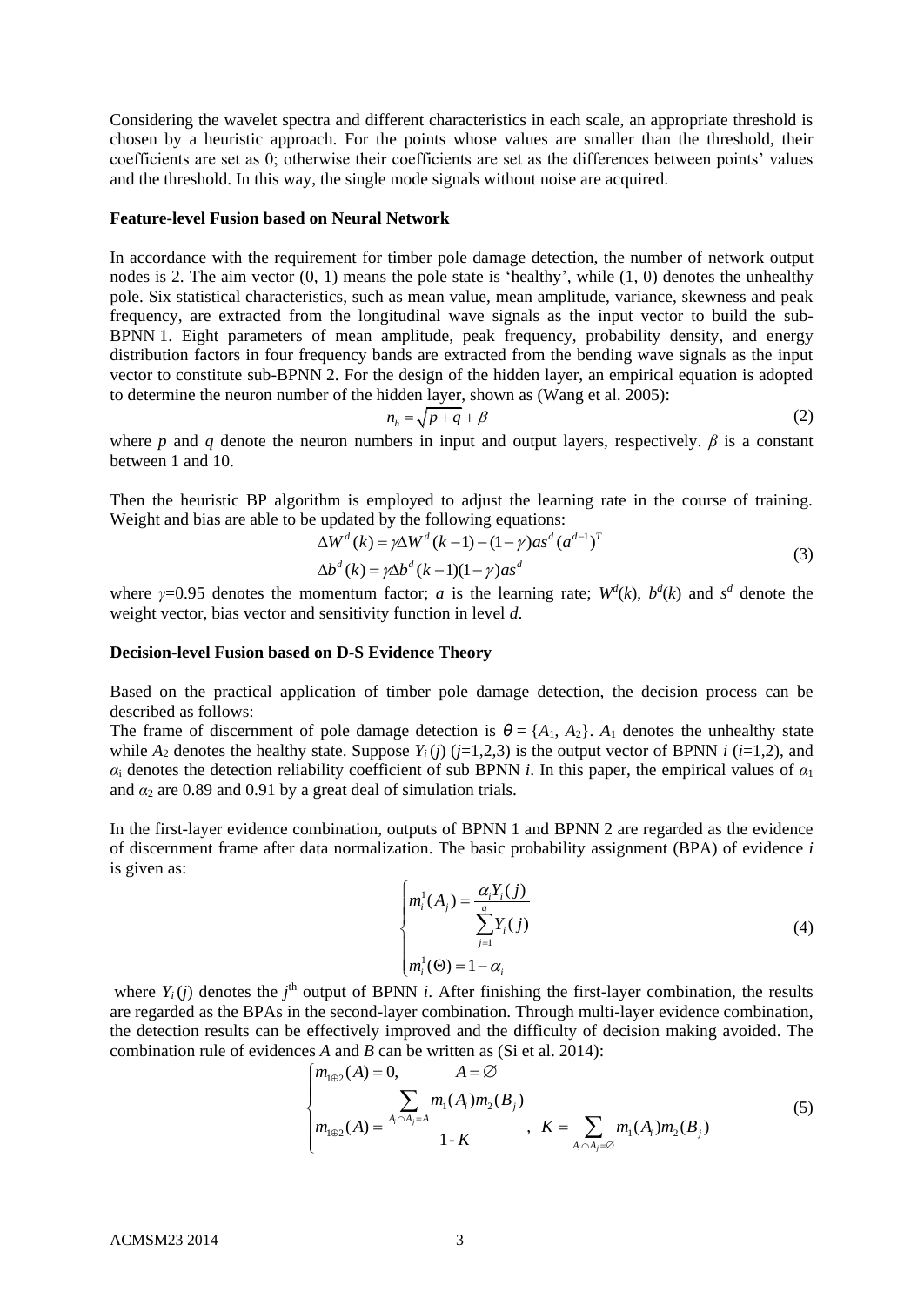where  $m_1$  and  $m_2$  respectively, denote the BPAs in the same discernment frame, focal elements of which are  $A_i$  and  $B_i$ . *K* denotes the conflict weight.

In accordance with the evidence combination results from Eq. 5, the maximum trust degree approach is used to make the final decision:

 $\exists A_1, A_2 \subset \theta$ ,  $m(A_1) = \max\{m(A_k), A_k \subset \theta\}$  and  $m(A_1) = \max\{m(A_k), A_k \subset \theta \text{ and } A_k \neq A_1\}$ . If the following relationship is satisfied:

$$
\begin{cases} m(A_1) - m(A_2) > \varepsilon_1 \\ m(\Theta) < \varepsilon_2 \\ m(A_1) < m(\Theta) \end{cases} \tag{6}
$$

*A*<sub>1</sub> is the decision result, where  $\varepsilon_1$  and  $\varepsilon_2$  are thresholds. In this work,  $\varepsilon_1=0.1$  and  $\varepsilon_2=0.05$ .

#### **EXPERIMENTAL RESULTS AND ANALYSIS**

The experimental setup is illustrated in Figure 2 (a) and (b). An impact hammer is adopted to generate the GWs and seven sensors are used to measure the wave response signals. The hammer impact is induced at a height of 1.8 m in either longitudinal direction to generate the longitudinal waves (LW) or transverse direction to generate bending waves (BW). The responses are captured by seven piezoresistive sensors which are installed in a line 0.2 m off ground with 0.2 m spacing between the sensors. The signal acquisition and analysis is conducted with NI software Labview. For each experiment, the sampling frequency is 1 MHz with a testing duration of 0.5 s, thus 500,000 sampling data are obtained in each test. Two types of tests are conducted, i.e. longitudinal and transverse tests. For longitudinal testing, the impact is induced in the longitudinal direction with an impact angle and the sensors are set to measure acceleration in the vertical direction. For transverse testing, the impact is executed vertical to the poles and the sensors capture acceleration in the horizon direction. For each type, five tests are carried out. Therefore, a total of 70 sampling signals are obtained for each pole. After the testing, the poles were cut into several sections to determine their states: healthy or unhealthy. An example of the post mortem autopsy of one of the poles is shown in Figure 2 (c).





Figure 2. Testing and autopsy of timber poles. (a) Experimental testing, (b) field testing and (c) post mortem autopsy results.

Figure 3 shows the LW signals of an unhealthy pole from the seven sensors. It is obvious that the original sampling signal is mixed with a great deal of noise and other interferences; thus, it is difficult to distinguish the damage feature from these signals. To further analyze the signals without noise, wavelet transform technology is utilized to divide the original signals into three levels. The transformed results of a LW signal from sensor 1 are shown in Figure 4. It can be seen that the signal of the third level is relatively smoother and steadier than the original signal. Moreover, this signal contains most energy of the original signal. Consequently, the low frequency signal in the third level is taken as the single-mode signal to extract the damage information.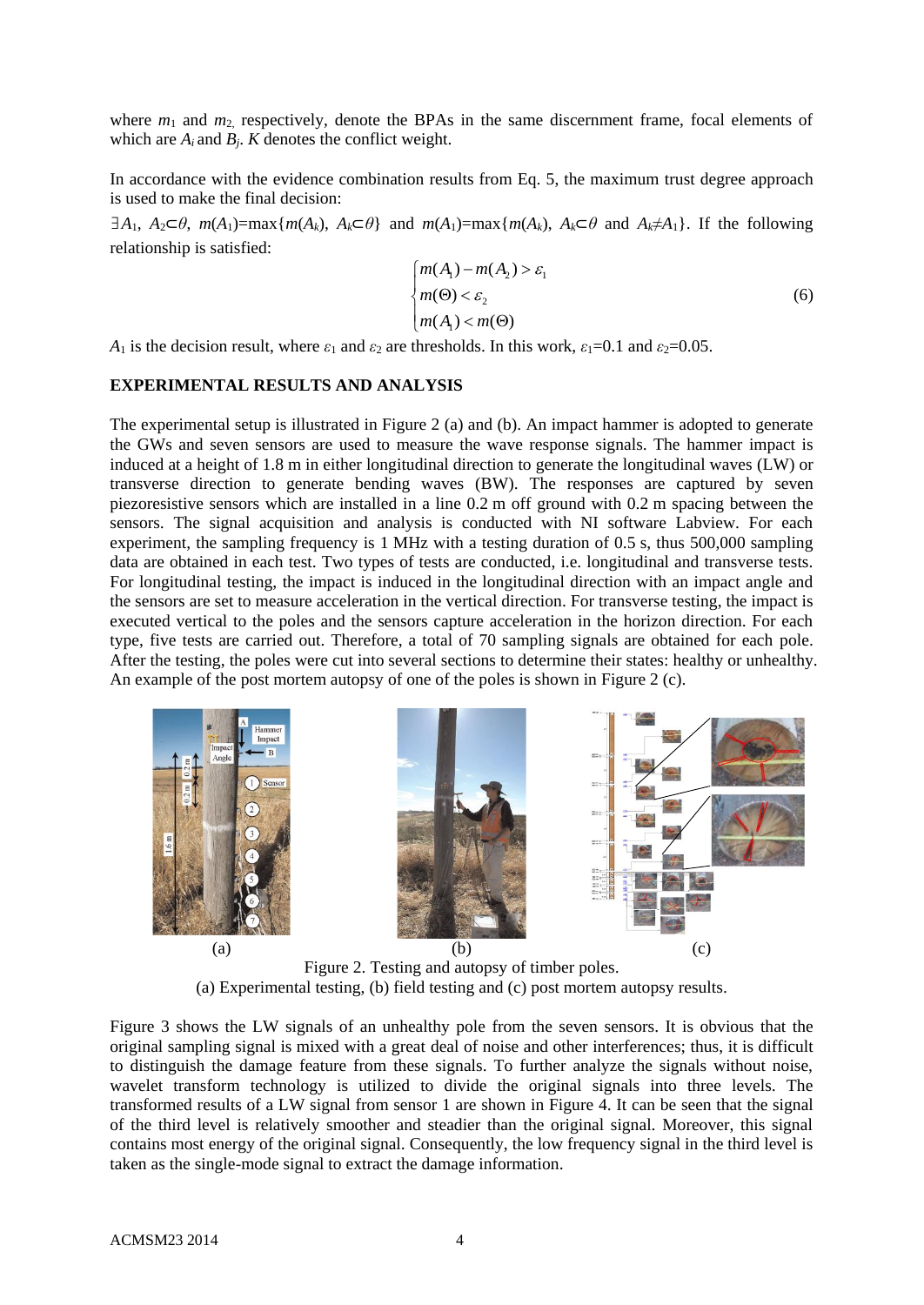

Next, the characteristic parameters mentioned in the Methodology Section are calculated from the single-mode signals. A total of 50 samples are selected to train sub-BPNN 1 and sub-BPNN 2. In this work, the neural network toolbox v8.0 (Matlab v.2012bm the Mathworks, Inc.) is employed to set up the network models. The NN parameters are set as follows: training accuracy  $e=0.01$ , learning rate *le*=0.9. Log-sigmoid function and tan-sigmoid function are selected as transfer functions in the hidden and output layers, respectively. According to the empirical equation, the neuron numbers of the hidden layer in the two sub-BPNNs are all in the range of [5, 14]. Table 1 shows the resulting training times and false accept rate (FAR) of the two BPNNs for the different hidden layer neuron numbers (5 to 14). It can be seen that the optimal structure of BPNN 1 is (6,7,2), while the optimal structure of BPNN 2 is (8,10,2). In this case, the networks have faster convergence as well as higher recognition accuracy.

| Table 1. Training times and PAR for different neuron numbers |                      |     |                      |     |  |  |
|--------------------------------------------------------------|----------------------|-----|----------------------|-----|--|--|
| Neuron                                                       | <b>BPNN1</b>         |     | <b>BPNN 2</b>        |     |  |  |
| numbers in                                                   | Training             | FAR | Training             | FAR |  |  |
| hidden layer                                                 | times                |     | times                |     |  |  |
| 5                                                            | $2.53 \times 10^{4}$ | 10% | $4.72 \times 10^{4}$ | 10% |  |  |
| 6                                                            | $3.74 \times 10^{4}$ | 10% | 3.67 x $10^4$        | 15% |  |  |
|                                                              | $0.93 \times 10^{4}$ | 5%  | $3.29 \times 10^{4}$ | 5%  |  |  |
| 8                                                            | $4.89 \times 10^{4}$ | 20% | $1.84 \times 10^4$   | 10% |  |  |
| 9                                                            | $1.36 \times 10^4$   | 15% | $2.78 \times 10^{4}$ | 15% |  |  |
| 10                                                           | $2.11 \times 10^{4}$ | 10% | $1.23 \times 10^{4}$ | 5%  |  |  |
| 11                                                           | $1.73 \times 10^{4}$ | 5%  | $1.94 \times 10^{4}$ | 10% |  |  |
| 12                                                           | $0.78 \times 10^{4}$ | 15% | $2.37 \times 10^{4}$ | 10% |  |  |
| 13                                                           | $0.97 \times 10^4$   | 15% | $2.71 \times 10^{4}$ | 5%  |  |  |
| 14                                                           | $1.82 \times 10^{4}$ | 10% | $3.82 \times 10^{4}$ | 15% |  |  |

Table 1. Training times and FAR for different neuron numbers

In order to evaluate the effectiveness of the algorithm, a healthy pole is selected as the testing sample for method validation. Table 2 shows the BPA functions after initial recognition by the neural network. It is clearly seen from Table 2 that the detection results of sensors 2 and 5 disagree with the practical state. The main reason contributing to this phenomenon is that the training sample number is so limited that it does not comprise all situations, leading to recognition errors in the detection result. Table 3 displays the first-layer combination results of BPNN 1 and BPNN 2 while Table 4 shows the combination results of all seven sensors. It can be seen from Table 3 that after the first-layer combination, the support probability of *A*<sup>2</sup> (healthy) of sensor 1 ascends to 0.9185 and the support probability of  $A_1$  (unhealthy) decreases to 0.0632 at sensor 1. However, because of  $m_2(A_1) > m_2(A_2)$  and  $m_5(A_1) > m_5(A_2)$ , the detection results from sensors 2 and 5 are still in contradiction with the other five sensors. Therefore, it is difficult to make the final decision. Table 4 shows the second-layer combination results of all seven sensors. It is clear that after the second-layer combination, the support